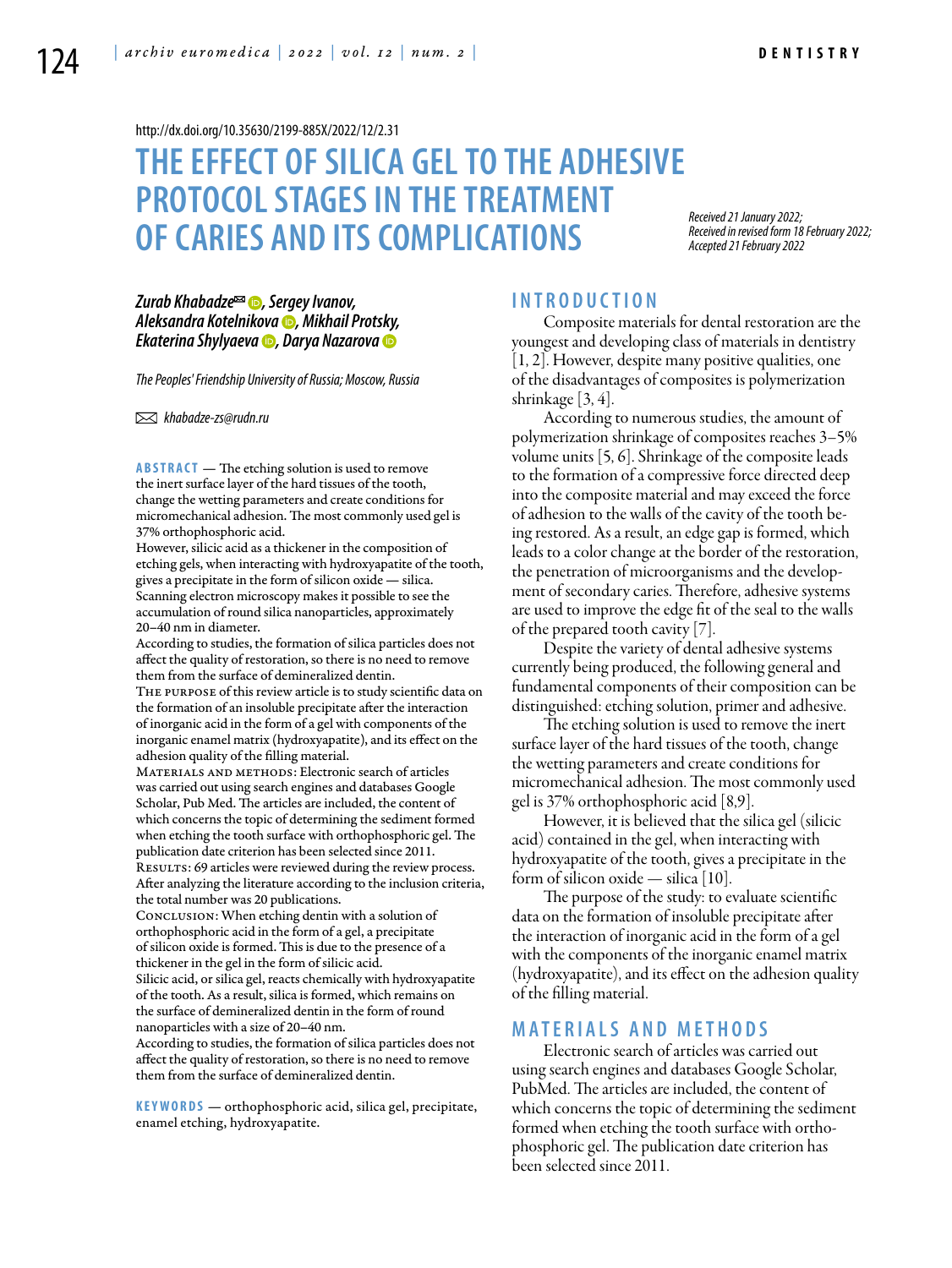

Search terms included *orthophosphoric acid*, *silica gel*, *precipitate*, *enamel etching*, *hydroxyapatite*.

The studies were filtered and selected in several stages. Firstly, they were evaluated by name. Secondly, individual documents at the first stage were additionally evaluated by reading abstracts and full-text articles. The difference in choice was resolved by discussion. The selection of publications was also carried out according to the following inclusion criteria — the date of publication of the article no earlier than 2011, the subject of determining the sediment formed when etching the tooth surface with orthophosphoric gel.

The first exclusion criterion was the selection of publications dated earlier than 2011. Further, the review did not include works whose title and summary did not meet at least one of the submitted inclusion criteria. At the last stage, the content of the full-text versions of the selected articles was studied.

During the study of all the selected information, the possibility of a systematic error was considered. The Cochrane Collaboration system was used to determine the risk of the possibility of a systematic error during the study of the selected information [11]

The levels of systematic error were systematized as follows: low risk if all criteria were met; moderate risk when only one criterion was missing; high risk if two or more criteria were missing; and unclear risk if there were too few details to decide on a certain risk assessment.

Summing up the risk of bias for each study, most studies were classified as unclear risk. A number of studies have been found to have a low risk of bias. There were several limitations in the current review, including stud-

**Table 1.** Article selection process **ies written only in English**, which could lead to publication bias. In each study, there were different degrees of heterogeneity in the materials and methods of the study.

# **R e s ult s**

69 articles were reviewed, 49 of which were based on PubMed, 20 on Google Scholar. Having made the selection according to the exclusion criteria, the total number of works was 20. In the selected articles, current data on the inorganic sediment that is formed when etching the tooth surface with orthophosphoric gel were analyzed.

## **D iscu s si o n**

Orthophosphoric acid is used in dentistry for etching enamel and dentin  $|12|$ .

The interaction of etching agents with dentin is limited by the buffering effect of hydroxyapatite and other dentin components. Acidic agents remove the smear layer and the upper and lower part of the dentin, open the dentine tubules, demineralize the dentin surface and increase the microporosity of the intertubular dentin. The penetration of acids occurs mainly through the tubules [13].

It is believed that the adhesion to dentin mainly depends on the micromechanical adhesion of hydrophilic resins in this demineralized microporous dentin, thus forming a mesh intertwined hybrid tissue consisting of collagen, residual mineral particles and resin [14].

Despite the fact that for many years they have been sold in the form of liquids, most modern etchants are currently gels of either thick or thin consistency. To make a gel from liquid phosphoric acid, it is necessary to use silicic acid as a thickener. Manufacturers add thickeners to their gels to facilitate processing. The advantages of gel forms are that a clinician can easily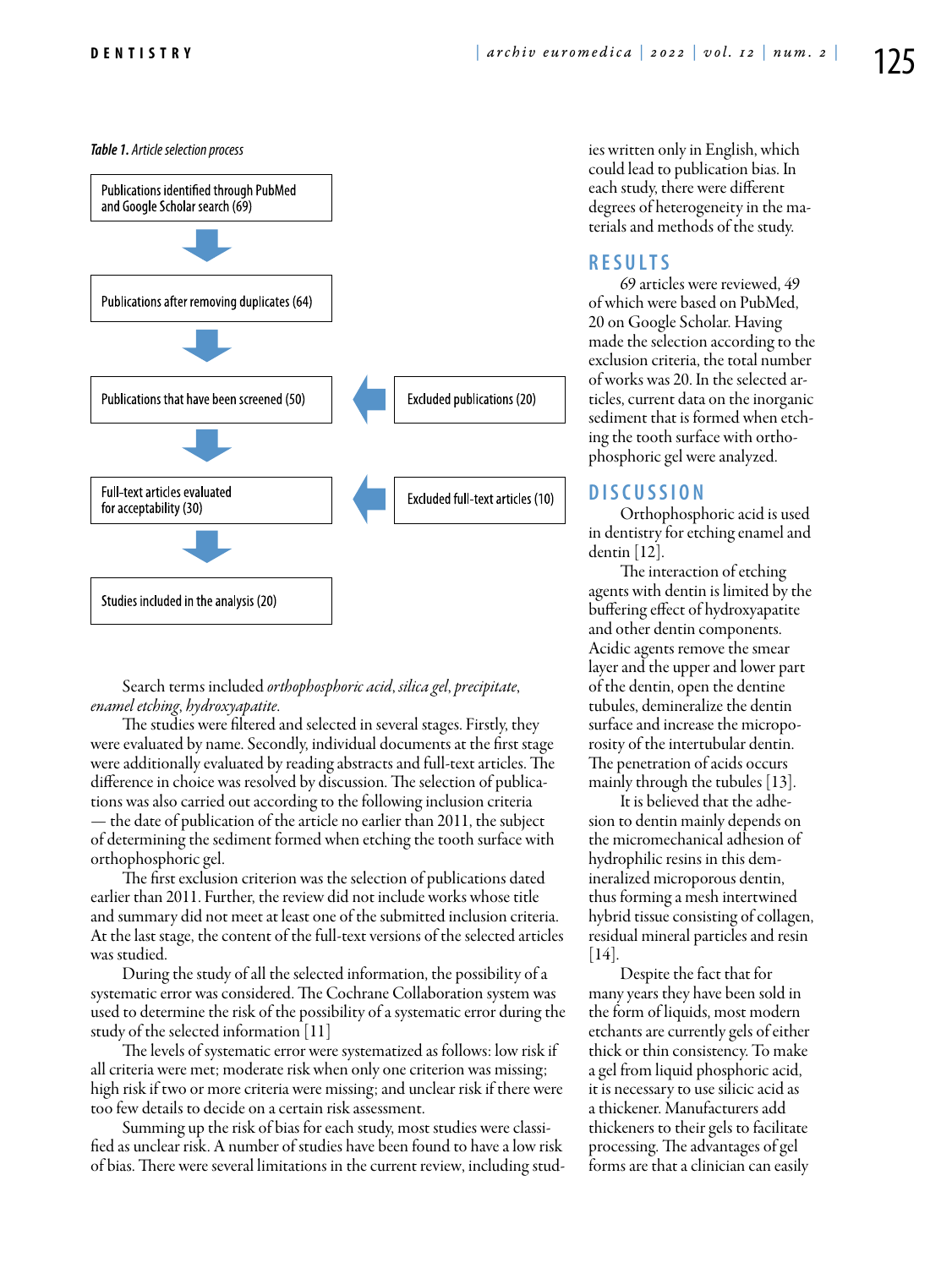control the spread of acid over the surface and visually determine the presence of acid [15].

The demineralizing effect is clinically observed when gas bubbles accumulate inside the gel. Pickling gels thickened with silica microparticles leave a precipitate in the form of particles on the dentin surface, which cannot be completely removed even with intensive rinsing [16].

As a result of acid etching of dentin, a layer of denatured collagen and particles of the residual smear layer may form on the dentin surface, which prevent the complete exposure of the collagen network. It has not been established whether the silica component of some etchants partially prevents the formation of this residual surface layer [17].

Studies using scanning electron microscopy demonstrate the demineralization of dentin. At a higher magnification, three zones are visible: the upper porous zone with a residual lubricated layer, denatured collagen and silica particles; the intermediate zone with randomly oriented collagen fibers; the lower zone with a submicron break, a small amount of collagen fibers and inclusions of hydroxyapatite [18].

A large magnification (100,000) showed the accumulation of round silica nanoparticles, approximately 20-40 nm in diameter, with needle-like apatite crystals on top of exposed collagen fibrils [19].

Silicic acid as a thickener in the composition of etching gels, although it gives a precipitate in the form of silica on the surface of dentin, but, according to research, does not affect the quality of restoration [13].

In addition, the use of gels is more practical in clinical settings, when the etching area can be precisely controlled using phosphoric acid gels, rather than liquids  $|12|$ .

# **C o n clu si o n**

When etching dentin with a solution of orthophosphoric acid in the form of a gel, a precipitate of silicon oxide is formed [7]. This is due to the presence of a thickener in the gel in the form of silicic acid [16]. Silicic acid, or silica gel, reacts chemically with hydroxyapatite of the tooth. As a result, silica is formed, which remains on the surface of demineralized dentin in the form of round nanoparticles with a size of 20–40 nm [20]. According to studies, the formation of silica particles does not affect the quality of restoration, so there is no need to remove them from the surface of demineralized dentin [19].

### **R efe r e n ce s**

1. Altman D.G., Gøtzsche P.C., Higgins J.P.T., Jüni P., Moher D., Oxman A.D., Savović J., Schulz K.F., Sterne J.A., Weeks L., The Cochrane Collaboration's tool for assessing risk of bias in randomised trials. BMJ. 2011;343:d5928. DOI: 10.1136/bmj.d5928

- 2. Araújo IDT, Borges BCD, Ferreira IÁ, Lopes CP, Soares RB,. Influence of exposure to phosphoric and polyacrylic acids on selected microscopic and physical/chemical properties of calcium hydroxide cements. Eur Oral Res. 2020 May 1;54(2):69-76. DOI: 10.26650/eor.20200057
- 3. Besinis A, Martin N, van Noort R. Infiltration of demineralized dentin with silica and hydroxyapatite nanoparticles. Dent Mater. 2012 Sep;28(9):1012-23. DOI: 10.1016/j.dental.2012.05.007
- NAIK A., SHEPHERD DV., SHEPHERD JH, BEST SM, Cameron RE. The effect of the type of HA on the degradation of PLGA/HA composites. Mater Sci Eng C Mater Biol Appl. 2017 Jan 1;70(Pt 1):824-31. DOI: 10.1016/j.msec.2016.09.048
- 5. Blatz MB, Ozer F. Self-etch and etch-and-rinse adhesive systems in clinical dentistry. Compend Contin Educ Dent. 2013 Jan;34(1):12-4, 16, 18; quiz 20, 30.
- 6. Borges AFS, Furuse AY, Ishikiriama SK, Mendonça G, Mondelli RFL, Rizzante FAP,. Shrinkage stress and elastic modulus assessment of bulk-fill composites. J Appl Oral Sci. 2019 Jan 7;27:e20180132.
- 7. Breschi L, Cadenaro M, Comba A, Cunha SR, MARAVIC T, TJÄDERHANE L, ET AL. Dentin bonding systems: From dentin collagen structure to bond preservation and clinical applications. Dent Mater. 2018 Jan;34(1):78-96. DOI: 10.1016/j.dental.2017.11.005
- 8. Camarena F, Jimenez N, Rodriguez-Sendra J, SAURO S, TORRES I,. Ultrasonic Monitoring of Dentin Demineralization. IEEE Trans Ultrason Ferroelectr Freq Control. 2021 03;68(3):570-8.
- 9. CAMILLERI J. Investigation of Biodentine as dentine replacement material. J Dent. 2013 Jul;41(7):60
- 10. Carvalho RM, Harnirattisai C, Matsumoto M, Saikaew P, Sano H, Sattabanasuk V. Ultramorphological characteristics of dentin surfaces after different preparations and treatments. Eur J Oral Sci. 2020 06;128(3):246-54 DOI: 10.1111/eos.12698
- 11. Cenci MS, Collares K, Correa MB, Demarco FF, MORAES RR, OPDAM NJ. Should my composite restorations last forever? Why are they failing. Braz Oral Res. 2017 Aug 28;31(suppl 1):e56. 10.1016/j. dental.2015.07.005
- 12. Chen WJ, Ke JL, Lee HC, Tsai MT, Wang YL, YEH TW ET AL. Early detection of enamel demineralization by optical coherence tomography. Sci Rep. 2019 11 20;9(1):17154. doi: 10.1038/s41598-019-53567-7
- 13. Chesterman J, Gallacher A, Jowett A, Nixon P. Bulk-fill resin-based composite restorative materials: a review. Br Dent J. 2017 Mar 10;222(5):337-44. DOI: 10.1038/sj.bdj.2017.214